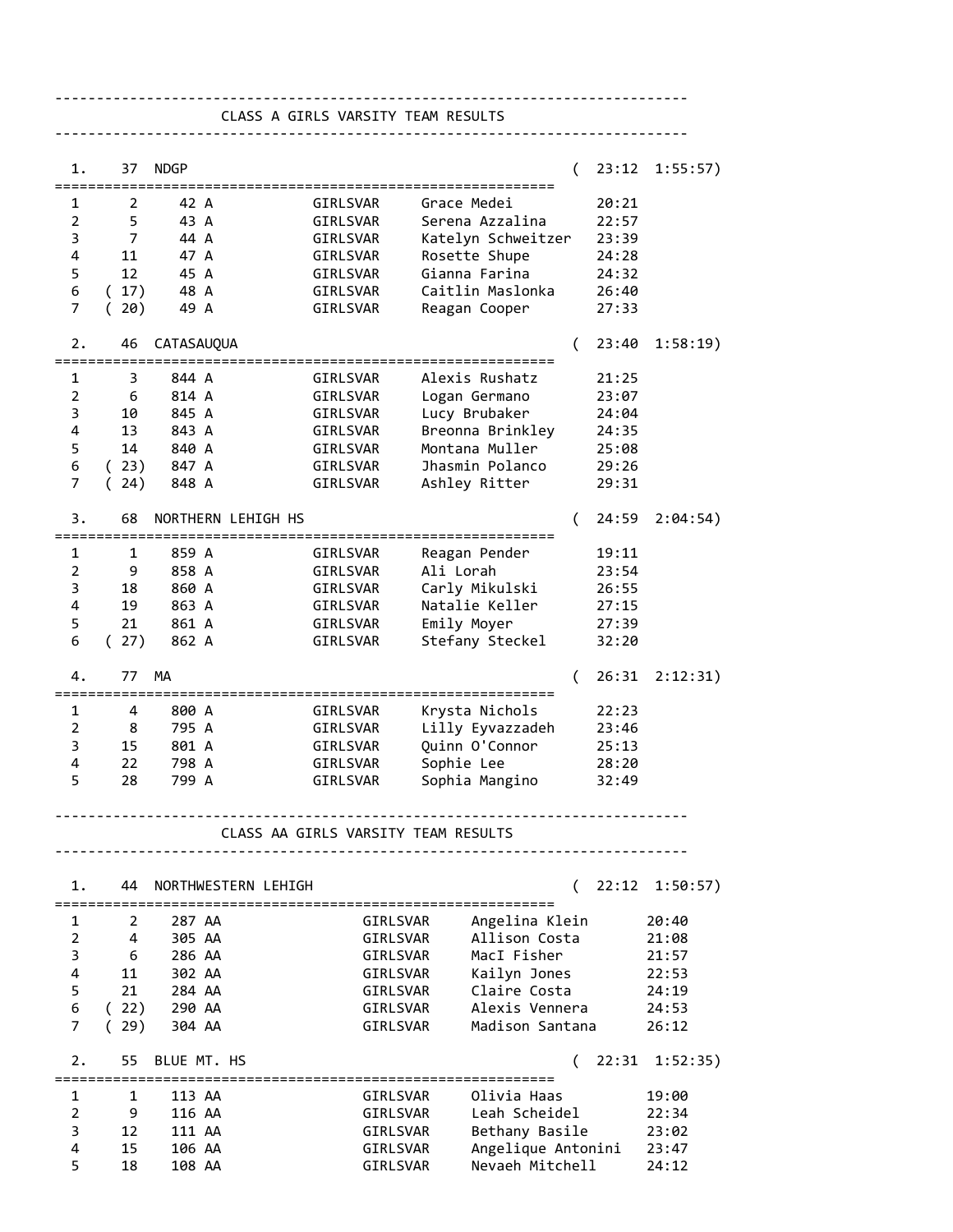| 6              | 27)                    | 110 AA       |                                      | GIRLSVAR                           | Grace Scheidel                   | 25:43          |
|----------------|------------------------|--------------|--------------------------------------|------------------------------------|----------------------------------|----------------|
| $\overline{7}$ | 31)                    | 109 AA       |                                      | GIRLSVAR                           | Alexis Monahan                   | 26:19          |
|                |                        |              |                                      |                                    |                                  |                |
| 3.             | 75                     | PALISADES    |                                      |                                    | 23:39<br>(                       | 1:58:13)       |
|                |                        |              |                                      |                                    |                                  |                |
| 1              | 5                      | 361 aa       |                                      | GIRLSVAR                           | Alayna Stiansen                  | 21:55          |
| $\overline{2}$ | $\overline{7}$         | 360 aa       |                                      | GIRLSVAR                           | Sara Reguera                     | 22:22          |
| 3              | 10                     | 359 aa       |                                      | GIRLSVAR                           | Amy Farese                       | 22:40          |
| 4              | 23                     | 362 aa       |                                      | GIRLSVAR                           | Libby Stiansen                   | 25:00          |
| 5              | 30                     |              |                                      |                                    | Allison Ardito                   |                |
|                |                        | 363 aa       |                                      | GIRLSVAR                           |                                  | 26:16          |
| 6              | (35)                   | 364 aa       |                                      | GIRLSVAR                           | Jessica Steinmetz                | 29:21          |
|                |                        |              |                                      |                                    |                                  |                |
| 4.             | 85                     | <b>ACCHS</b> |                                      |                                    | 23:49                            | 1:59:03)       |
|                | ====================   |              |                                      | ================================== |                                  |                |
| 1              | 3                      | 619 AA       |                                      | GIRLSVAR                           | Isabel Devos                     | 20:52          |
| $\overline{2}$ | 14                     | 621 AA       |                                      | GIRLSVAR                           | Patsy Shak                       | 23:13          |
| 3              | 17                     | 622 AA       |                                      | GIRLSVAR                           | Angie Freeman                    | 24:07          |
| 4              | 25                     | 625 AA       |                                      | GIRLSVAR                           | Paige Egan                       | 25:09          |
| 5              | 26                     | 624 AA       |                                      | GIRLSVAR                           | Lana Ebert                       | 25:42          |
| 6              | (28)                   | 630 AA       |                                      | GIRLSVAR                           | Maggie Michalak                  | 25:56          |
| 7              | 32)<br>(               | 623 AA       |                                      | GIRLSVAR                           | Gabi Haring                      | 26:45          |
|                |                        |              |                                      |                                    |                                  |                |
| 5.             | 120                    | PEN ARGYL    |                                      |                                    |                                  |                |
|                |                        |              |                                      |                                    | 27:48                            | 2:18:59)       |
|                | ---------------------- |              |                                      |                                    |                                  |                |
| 1              | 8                      |              | 25 AA                                | GIRLSVAR                           | Bubblegum Kernosh                | 22:32          |
| $\overline{2}$ | 16                     |              | 26 AA                                | GIRLSVAR                           | Tataynna Pagan                   | 23:58          |
| 3              | 19                     |              | 27 AA                                | GIRLSVAR                           | Sarah Pezzino                    | 24:12          |
| 4              | 38                     |              | 24 AA                                | GIRLSVAR                           | Makayla Harmon                   | 33:53          |
| 5              | 39                     |              | 28 AA                                | GIRLSVAR                           | Allison Reed                     | 34:24          |
|                |                        |              |                                      |                                    |                                  |                |
| 6.             | 124                    | JIM THORPE   |                                      |                                    | 25:43                            | 2:08:32)       |
|                | ====================== |              | ===============                      |                                    |                                  |                |
| 1              | 13                     | 766 AA       |                                      | GIRLSVAR                           | Katelynn Bos                     | 23:13          |
| $\overline{2}$ |                        | 767 AA       |                                      |                                    | Nicole Carroll                   | 24:14          |
|                | 20                     |              |                                      | GIRLSVAR                           |                                  |                |
| 3              | 24                     | 770 AA       |                                      | GIRLSVAR                           | Megan Rosahac                    | 25:06          |
| 4              | 33                     | 769 AA       |                                      | GIRLSVAR                           | Olivia Renode                    | 27:44          |
| 5              | 34                     | 765 AA       |                                      | GIRLSVAR                           | Isabella Acker                   | 28:15          |
| 6              | (36)                   | 768 AA       |                                      | GIRLSVAR                           | Brooke McKeon                    | 29:59          |
| $\overline{7}$ | 37)                    | 771 AA       |                                      | GIRLSVAR                           | Makenzie Snyder                  | 30:55          |
|                |                        |              |                                      |                                    |                                  |                |
|                |                        |              |                                      |                                    |                                  |                |
|                |                        |              |                                      |                                    |                                  |                |
|                |                        |              |                                      |                                    |                                  |                |
|                |                        |              | CLASS AAA GIRLS VARSITY TEAM RESULTS |                                    |                                  |                |
|                |                        |              |                                      |                                    |                                  |                |
|                |                        |              |                                      |                                    |                                  |                |
| 1.             | 36                     |              | COUNCIL ROCK NORTH                   |                                    | 21:50                            | 1:49:06)       |
|                |                        |              |                                      |                                    |                                  |                |
| 1              | 1                      |              | 222 AAA                              | GIRLSVAR                           | Lorena Ye                        | 20:35          |
|                |                        |              |                                      |                                    |                                  |                |
| $\overline{2}$ | 7                      |              | 227 AAA                              | GIRLSVAR                           | Noelle Halikman                  | 22:02          |
| 3              | 8                      |              | 225 AAA                              | GIRLSVAR                           | Sarah Needham                    | 22:03          |
| 4              | 9                      |              | 228 AAA                              | GIRLSVAR                           | Olivia Bing                      | 22:04          |
| 5              | 11                     | 224 AAA      |                                      | GIRLSVAR                           | Ellie Spasova                    | 22:22          |
| 6              | (12)                   |              | 226 AAA                              | GIRLSVAR                           | Avery McLaughlin                 | 22:37          |
| 7              | (15)                   |              | 223 AAA                              | GIRLSVAR                           | Claire Pfansteil                 | 22:51          |
|                |                        |              |                                      |                                    |                                  |                |
| 2.             | 44                     |              | ABINGTON HEIGHTS                     |                                    | 22:00                            | 1:49:57)       |
|                |                        |              | ================                     |                                    |                                  |                |
|                |                        |              | 459 AAA                              | GIRLSVAR                           | Abby Marion                      | 20:37          |
|                |                        |              |                                      |                                    |                                  |                |
| 1              | 2                      |              |                                      |                                    |                                  |                |
| $\overline{2}$ | 3                      |              | 401 AAA                              | GIRLSVAR                           | Maia Archangelo                  | 20:57          |
| 3              | 4                      |              | 411 AAA                              | GIRLSVAR                           | Gianna Sabatini                  | 21:17          |
| 4              | 14                     |              | 412 AAA                              | GIRLSVAR                           | Eleanor (Ellie) Saunders         | 22:51          |
| 5              | 21                     |              | 409 AAA                              | GIRLSVAR                           | Kristen Lipkus                   | 24:15          |
| 6<br>7         | (24)<br>28)            |              | 407 AAA<br>413 AAA                   | GIRLSVAR<br>GIRLSVAR               | Catherine Healey<br>Sabriya Seid | 24:53<br>25:34 |